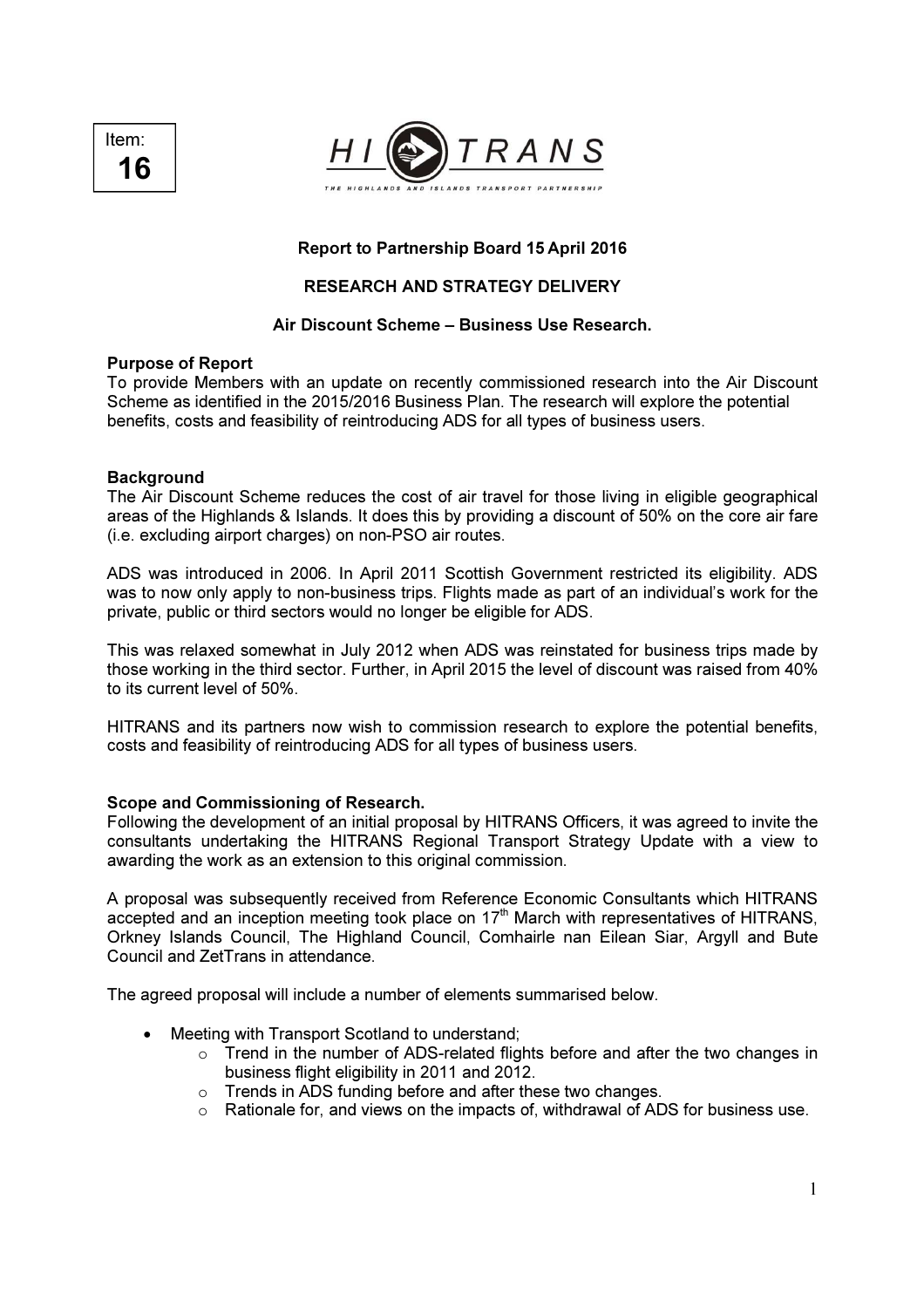- o The way in which ADS for third sector business flights has been funded and the supporting rationale for this.
- o Possible means of funding increased ADS eligibility for business use and the scope of this (e.g. inclusion of public sector flights).
- Online Survey of Private Sector Businesses
	- $\circ$  An online survey of private sector businesses based in the eligible areas will be undertaken. This will be promoted to all private sector businesses.
	- $\circ$  The online survey will collect data on businesses' current use of the relevant air services, including frequency, trip purposes (meeting customers, attending conference, etc.) and an estimate of their total annual spend on flights. The survey will capture information about changes in use of air services by businesses since 2011 and wider business impacts from the change in policy.
- Follow-Up Telephone Interviews
	- $\circ$  The online questionnaire will also be supported by a series of more in depth telephone interviews.
- Airline Consultations
	- $\circ$  The research will also include consultation with the relevant airlines Loganair and Eastern Airways
- Online Fares Analysis
	- $\circ$  It is essential that the study reviews the actual fares that are being charged so research will be undertaken on the fares that are available online for each of the relevant routes and how these fares vary as a result of multiple factors including; how far in advance they are booked; their flexibility and impact of trip duration
- Funding Mechanisms
	- $\circ$  The study will also review any other schemes in the EU that offer reduced fares to business users, including the means by which they are funded and eligibility criteria.

## **Outputs**

Further to this research, a draft report will be produced that covers;

- Trends before and after the changes to ADS. That will include monthly carryings on the relevant routes, number of ADS bookings and Scottish Government funding.
- Analysis of fares-based on online analysis and fare levels reported by businesses.
- Potential economic benefits of the reinstatement of ADS for business flights.
- Estimates of the increase in passenger numbers on the relevant routes that could be generated by fare reductions for business users. These will be based on the results of the online survey and experience of the impacts of fare changes on the ADS routes and other similar ones.
- Based on the above, the estimated the cost to Scottish Government of reinstatement of ADS.
- Appraisal of options for a legally compliant funding mechanism and sources from which the cost could be met.

# **Budget**

A budget of £10,000 including expenses has been set for this project. However, at the recent inception meeting it was requested by partner Councils that the use of ADS by public sector bodies also be quantified to help understand the role this plays in supporting these air services. Officers will consider extending the commission based on the updated proposal.